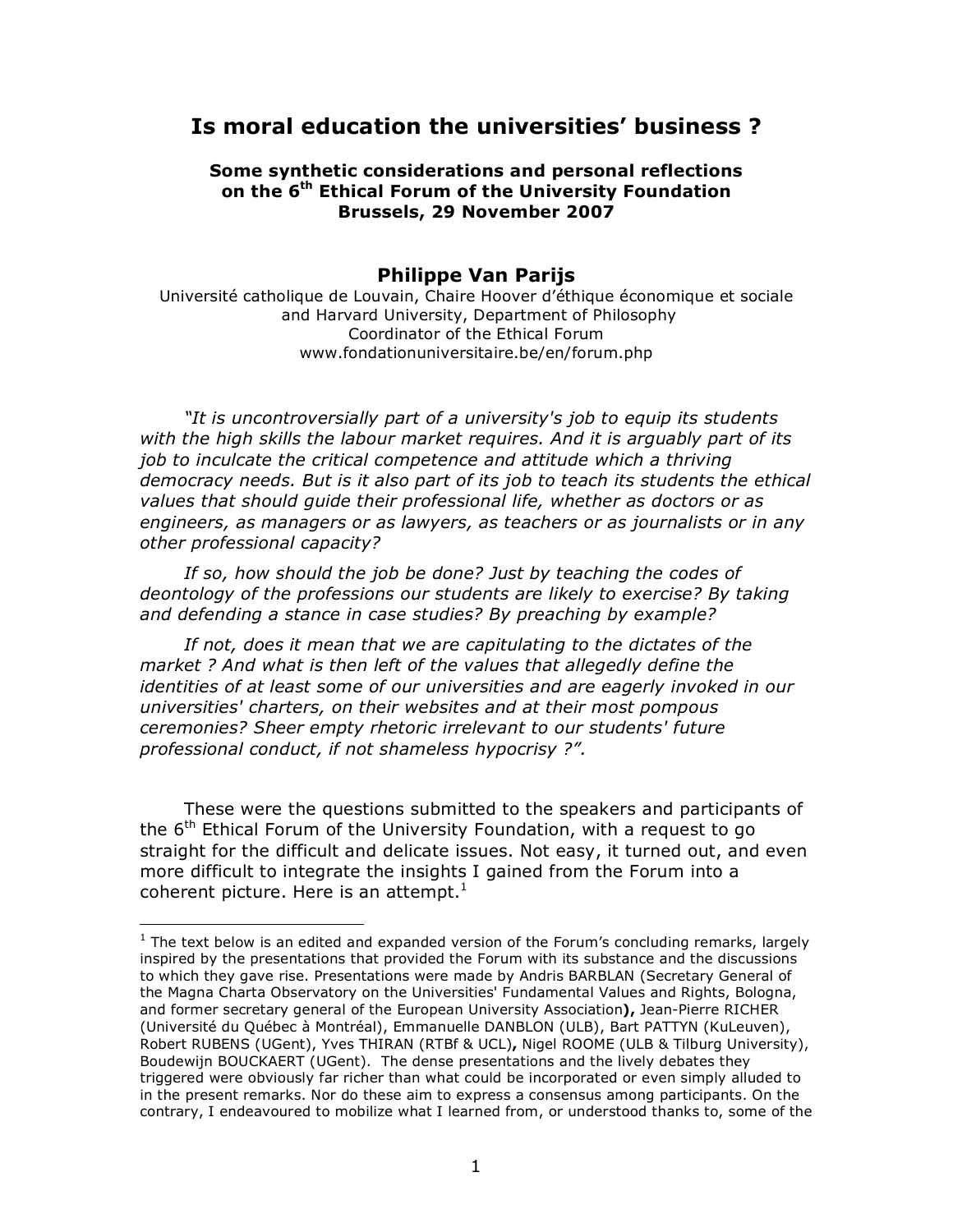### **1.** *Libre examen* **as the ethics of truth seeking**

As regards the substance of the values that universities have the right and duty to transmit to their students, one answer emerged quickly as uncontroversial. Much of what a university is about is the transmission of what we believe to be true knowledge, for many of us combined with what is commonly called research, i.e. the attempt to generate more true knowledge. Such an enterprise cannot hope to be successful in the absence of a commitment to the uninhibited search for truth, be it against our individual or collective interests, against conventions and prejudices, and against any externally imposed authority, whether religious or secular. *Libre examen*, in its narrow interpretation, can be interpreted as referring to precisely this value commitment. And the critique of Louvain's failure to live up to it played a central role in the creation, by  $19<sup>th</sup>$  century liberals, of the Université libre de Belgique (later the University libre de Bruxelles and later still the ULB/VUB) — ironically in the Hotel Granvelle, the palace of the first Archbishop of Malines-Brussels — and in the way its heirs kept defining their specific identity ever since.

There is definitely nothing passé about this commitment. Indeed, far from capturing the uniqueness of one of our universities, it has become the object of a consensus that gathers them all. As UCL physics professor Jean Bricmont put it "*Le catholicisme ne s'est pas ouvert à la laïcité, il a été vaincu par elle, ce qui est tout différent. Pour reprendre la devise de l'ULB, la science a vaincu les ténèbres, du moins en Belgique et aujourd'hui. Il vaut toujours mieux avoir le triomphe modeste, mais il ne faut pas pour autant confondre vainqueurs et vaincus*."<sup>2</sup> This sounds pretty blunt, but is not fundamentally different from what was memorably expressed, shortly before his death, by the KuLeuven's first Rector Pieter De Somer, on the occasion of Pope John Paul II's visit: "*The Catholic University of Leuven has a duty constantly to question inherited truths and to adapt if necessary to modern language and thought… Whatever their discipline, researchers must have the freedom to chart that unknown, to elaborate working hypotheses and to put them to the test, to integrate new findings with the already known, or to draw new conclusions about what went before. They must also have the right to be mistaken, that is one of the essential conditions for them to exercise their function as researchers, and for the university to carry out its proper institutional function.*"<sup>3</sup>

*Libre examen* in this sense is no doubt a value, and one that we feel we can and indeed must teach to all those of our students who may go into research themselves, but also more broadly to all our students, whatever their future careers, and indeed to anyone we might hope to influence. We

2 J. Bricmont, "Pourquoi nous ne sommes plus catholiques", in dossier *ULB-UCL même combat?*, *Bulletin du Cercle du libre examen* 42, octobre 2006, 15-18.  $3$  May 10, 1985. Quoted by Bart Pattyn, "The Debate at the KuLeuven",

-

interventions, in order to shape, alter or refine my own views on the issues that proved most contentious. A synopsis of most of the presentations is available on www.fondationuniversitaire.be/en/forum.php.

www.fondationuniversitaire.be/en/forum6.php.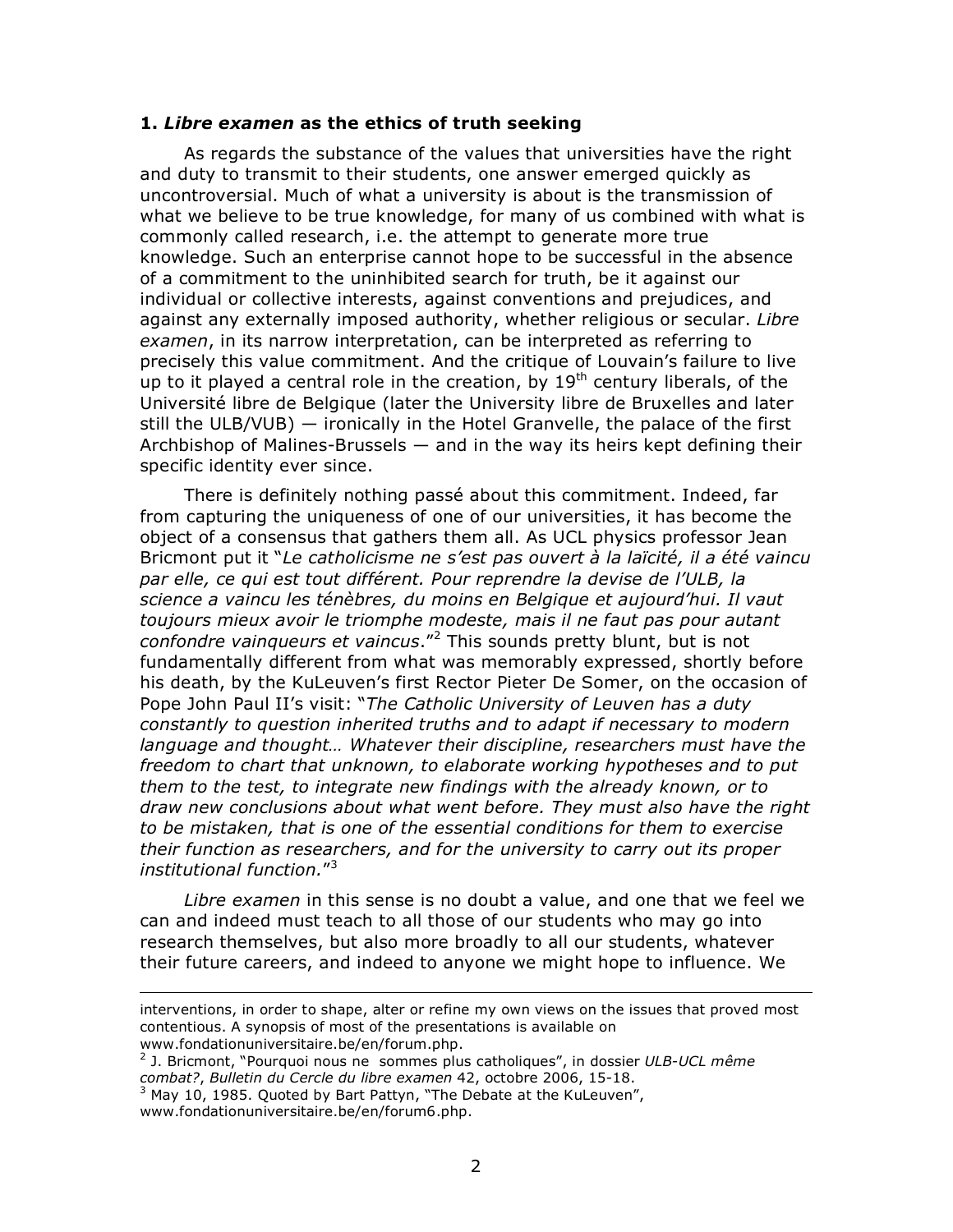often disagree, of course, on what the truth is, but we all agree that in settling our disagreements, we should have eye for nothing but empirical evidence and logical entailment and shield ourselves against the influence of prejudice and external authority. In this respect, we certainly do not want to go back to the European Universities of the Middle Ages — however much we are indebted to them, as rightfully stressed by Andris Barblan. Rather we want to consolidate and preserve the freedom from outside interference slowly conquered, not least during what was arguably the most glorious period of our university past, when the innovative humanism that prevailed at the *Universitas Lovaniensis* induced Cardinal Granvelle to create another university in Douai, more receptive to the dictates of the Inquisition.

# **2. Deontology as a profession's ethos**

*Libre examen* so conceived provides a first uncontroversial value or set of values which we feel we can and must teach our students. One aspect of it is more formalized than the rest: it is the deontology we need to teach to the subset of our students who will go into scientific research themselves. As a biochemist, you do not falsify your experimental results in order to vindicate interesting conjectures. As an historian, you do not embellish past events to enhance the prestige of your nation.

The deontology of research, however, is just a small part of what can be regarded as a second corpus of values which it is uncontroversially the university's task to transmit to its students. These are the values embodied in the various codes of deontology. We have no problem admitting that room should be made, in the training of doctors, journalists or lawyers, for the codes of deontology specific to the professions they are likely to exercise. Why have some codes developed for some of the professions to which university prepares and not for others? Serious asymmetry of information between the providers of services  $-$  legal or medical, for example  $-$  and their clients is certainly part of the story. Also probably the risk of serious financial pressures — by advertisers on journalists, by drug manufacturers on doctors — that may hinder an exercise of the profession in the best interest of the "consumer" of information or health care. To preserve trust in the profession, it is therefore in the collective interest of professionals to subject themselves to a code of deontology, a body of "soft law" sometimes indirectly backed up by some hard law, typically when the exercise of a profession is legally restricted to members of a professional organization, itself empowered to adopt a code of deontology and to exclude those who do not comply with it.

In this light, the teaching of deontology so understood looks closer to the teaching of law than to the teaching of moral values: a code of deontology is simply a set of rules whose shaping and enforcement is delegated by the legislator to specialized bodies, more aware of the problems to be addressed and more likely to possess the competence required to address them. However, the teaching of deontology does not reduce to the transmission of rules and the associated casuistry. It also consists in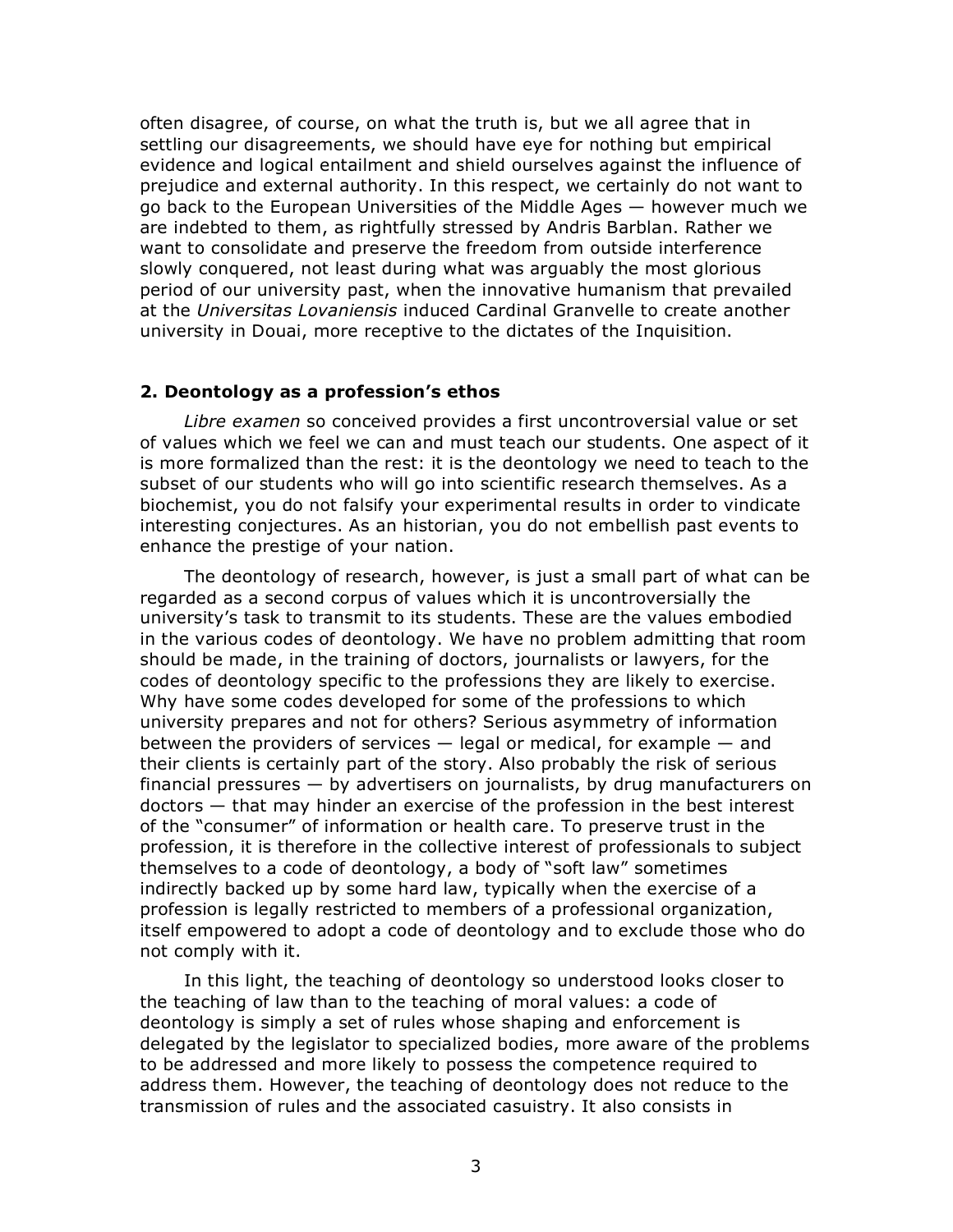highlighting some values at the core of the ethos of the particular profession — say, the impartial provision of information by journalists, the health of the patient, today combined with the sustainability of institutionalized solidarity, for the medical and para-medical professions — and alerting students in this light to dilemmas or trade offs they might have to face. This goes beyond the teaching of a body of soft law and enters the realm of values: a certain idea of the beauty of a profession one should be proud to exercise well and the image of which one should be ashamed of tarnishing, typically by letting base interests prevail or by getting engrossed in technical virtuosity while forgetting that one is dealing with human beings — not just dead flesh at the anatomy lesson, not just figures at the accountancy lesson.

The teaching of corporate social responsibility to managers fits this pattern quite neatly, even though it is not commonly described as "managerial deontology". As illustrated by Graham Roome, it typically consists in drawing the students' attention to the human consequences of the decisions which managers have to make in the course of their careers, whether routinely or in exceptional circumstances. Is there not a fundamental difference between consequentialist and deontological approaches? When appealed to in this context, this worn out distinction is superficial and misleading. Sensible deontologies largely consist in requiring practitioners to pay attention to the consequences of their behaviour, and in particular to the consequences of generalizing to the whole profession a particular pattern of behaviour. Even when it appears as a set of rules of thumb or procedures to be followed, all deontologies, whether for journalists or doctors, for lawyers or managers, ultimately fit into a reflection on how their profession can best yield a useful contribution to society, and hence into a consequentialist framework.

### **3. Ethics courses as courses in culture and reasoning**

Let us take stock. As far as the teaching of values are concerned, publicly funded 21<sup>st</sup> century universities must feel perfectly comfortable on the one hand propagating the ethos of truth seeking intrinsic to the scientific side of the academic profession and on the other hand inculcating to future professionals, in the long-term interest of both their professions and society, the ethos that underlies the specific deontology of their professions.

Next to these two ways in which they can allow themselves to teach values, universities can no doubt also offer courses in ethics, or moral and political philosophy, and they do so quite massively far beyond their philosophy programmes. But such courses are arguably aimed, not at teaching students the "true" values or substantive ethical views they should adopt, but rather at introducing them impartially to the existing corpus of thought in these fields  $-$  not just a history of the classics, also current controversies — and at teaching them how to argue rigorously on ethical matters. Emmanuelle Danblon's observation about "scientific" *libre examen* creating no problem, while philosophical *libre examen* being at risk of being dogmatic, and hence problematic, and Bart Pattyn's remark that universities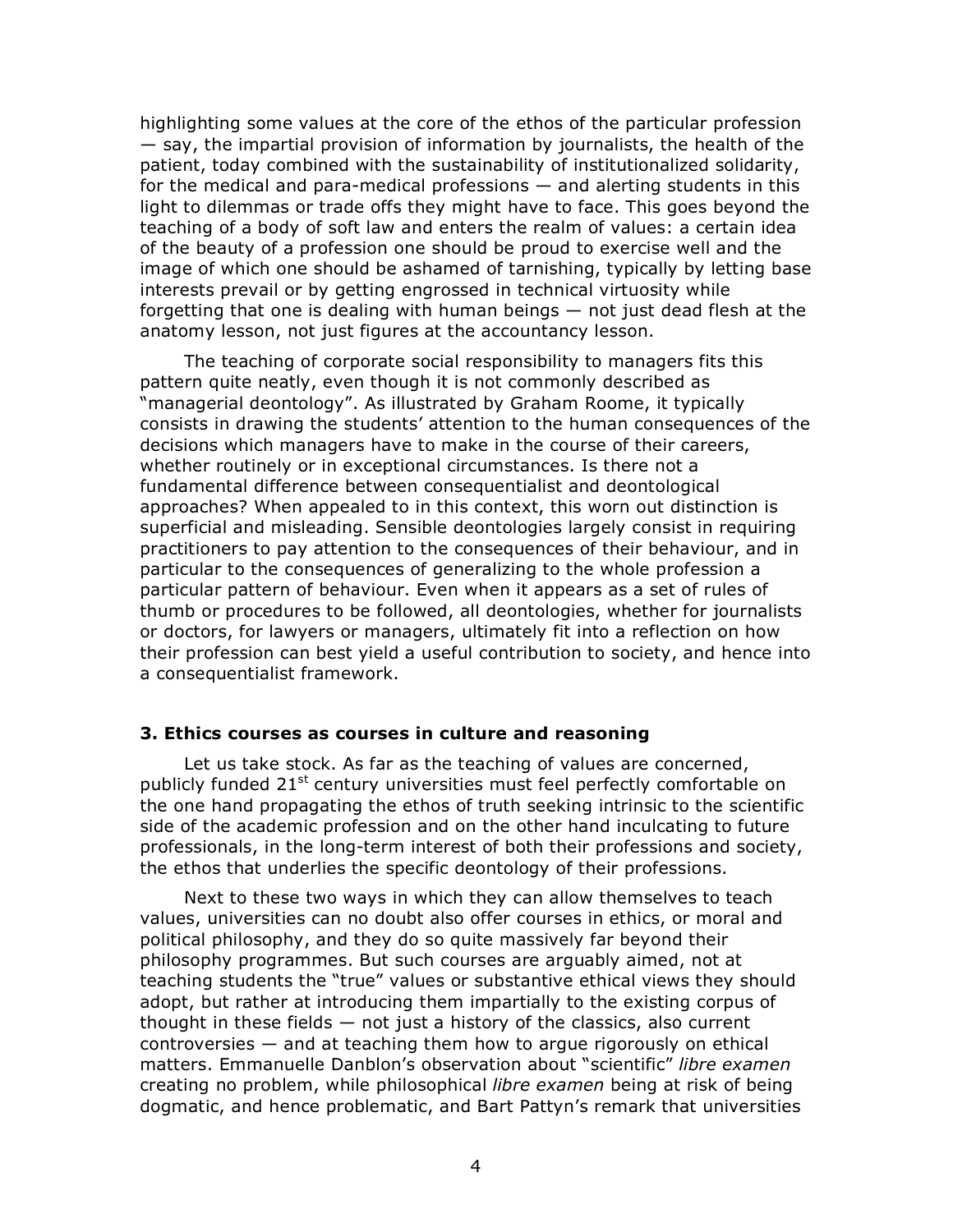should not teach their students a particular ideology seem to endorse this self-limitation, this confinement to an ethically neutral stance in the teaching of ethics.

#### **4. Universities as value-shaping environments**

It would be comfortable if we could stop here. But two aspects of the discussions that took place at the Ethical Forum suggest that we cannot. First of all, there are some values irreducible to truth seeking and deontology that unavoidably guide some choices university authorities make, be it tacitly, about what can and cannot be done and said on campus, thereby shaping to some extent what students will regard as trivial or problematic for the rest of their lives.

Some of these choices are being made in the vicinity of the university's teaching activities. For example, the creation of a course in palliative care a taboo subject up to not so long ago  $-$  or the advertising of an interdisciplinary programme on the environment with slogans emphasizing our responsibilities towards future generations cannot exactly be claimed to be value-neutral. Other relevant choices operate at greater distance from the teaching activities. Think, for example, of the somewhat exotic case of the Christian fundamentalist Bob Jones University (South Carolina) mentioned by Jean-Pierre Richer, where Blacks and Whites were not allowed to date together on campus. Much closer to home, think of the ban on places of worship on one of our university campuses, or of the allocation of a university-owned *kot communautaire* to a project for gay students rather than to the local branch of the Opus Dei.

By allowing or prohibiting, encouraging or discouraging some activities, decisions of this sort are hardly neutral in their inspiration, and even less neutral in terms of their impact on the normative convictions of students. Of course, some of these measures may prove counterproductive: discrimination against the Opus Dei may prompt conversions, and environmental brainwashing may produce ecological cynics. But it can nevertheless be expected that having attended more or less assiduously an institution that tolerates or facilitates certain attitudes or conducts, while discriminating against other ones, will tend to make its students regard the former as self-evident and the latter as problematic for the rest of their lives. Within the constraints of what the law imposes and forbids, there is much a university and its many organs can choose to do and not to do, to allow and to forbid.

True, the values implicitly taught by the environment thus shaped fall far short of a fully specified conception of justice or a fully-fledged ideology. They are also largely of such a nature that few, here and now, would dare to challenge them openly. But this does not prevent them from being values, nor from being taught at and by our universities, whether or not they like to admit it. The teaching of values does not reduce to the preaching of values. Hence, refraining from preaching values in ethics courses does not exonerate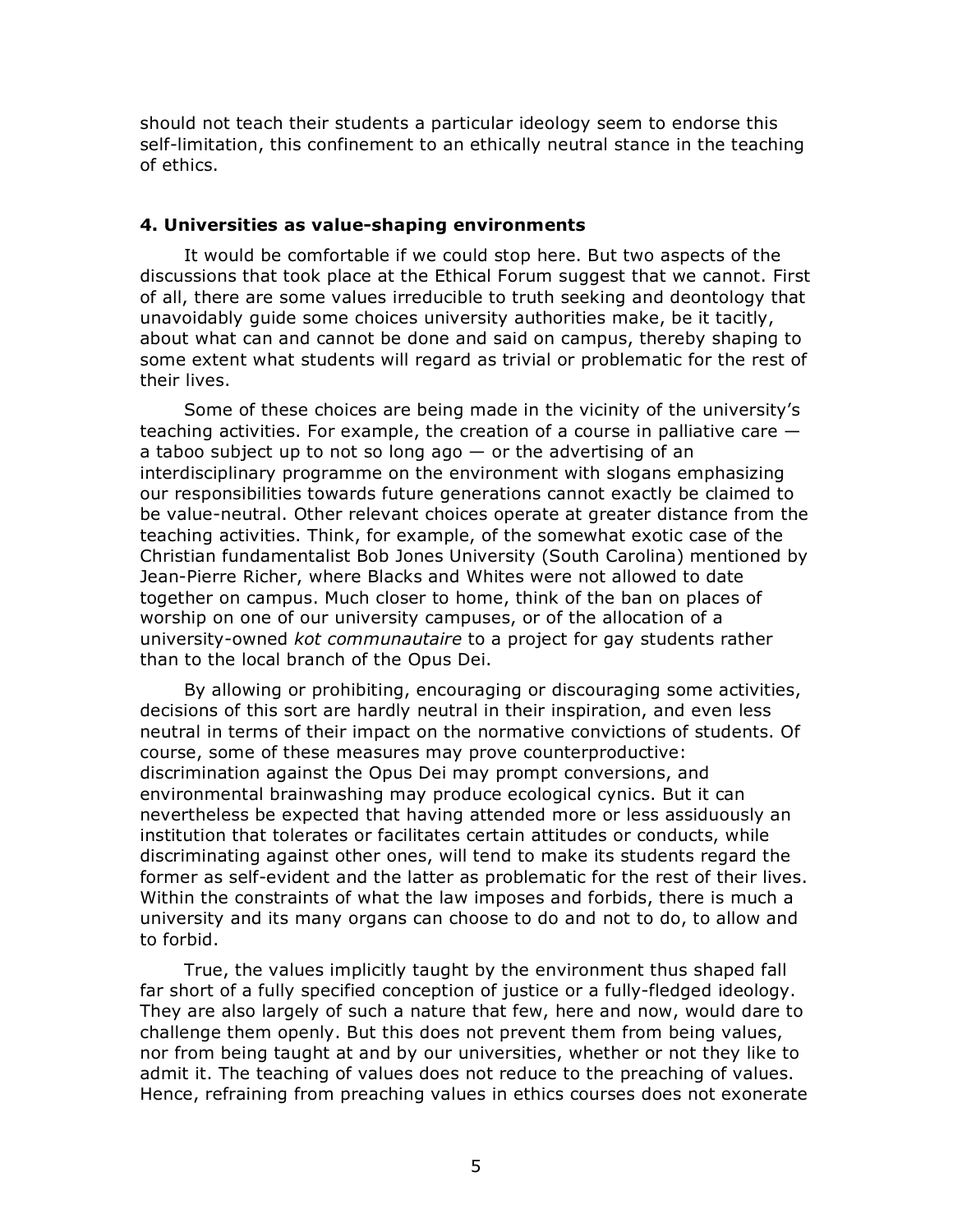universities from thinking about which values they do and should teach their students through the overall environment they create by their decisions.

#### **5. University teachers as senior siblings**

Admitting this is not particularly comfortable. But there is worse to come. As stressed in particular by Andris Barblan, the pedagogical relationship is at one at the same time, and inextricably, a transmission of knowledge (*savoir*), skills (*savoir-faire*) and *savoir-être*, which includes unavoidably a moral dimension. Of course, each of these aspects of the teaching function may be performed quite ineffectively. As regards the third one, it is certainly sobering for us university teachers to know that when some of our UCL students were asked who they got their moral outlook from their families, youth movement leaders and primary school teachers feature far more prominently in their answers than we do. Nonetheless, it is no doubt true for many of us that the admiration we nurtured for some of our professors related to their way of being no less than to how well their thought, how much they knew or how brilliantly they taught.

What follows is quite a bit more general and radical than just expecting professors of moral or political philosophy to "come out" and confess what their own views are, rather than just line up what others think; more general and radical also than expecting all those who teach subjects with some policy relevance to stick their necks out and indicate, based on what they think they know and on explicit value judgements, what they believe must be done<sup>4</sup>. What follows, far more generally, is that university teachers, along with all other teachers, should not shy away from being "judgemental", from asserting that not everything is equivalent. Given that there is no way of squeezing the moral message out of the teaching relation, deliberate moral abstention can too easily be interpreted, as stressed by Bart Pattyn, as amounting to a commitment to equivalence. This is of course not a morally neutral position. It is a morally untenable position. Compared to all other civil servants — whether firemen or tax collectors, judges or social workers there is arguably, in this respect, something very special about us teachers  $-$  from the kindergarten all the way to doctoral programmes  $-$  that makes us a bit like older brothers and sisters to our pupils and students, and thereby singles us out from. We are unavoidably, interminably, in the business of helping them to grow up, and the acquisition of sound values is part of growing up.

Of course, the most direct and obvious ways of teaching what we believe are sound values can easily be counterproductive. When I was a student at the UCL's Philosophy Institute, there was a course in *Questions de morale spéciale* that smacked so much of moral endoctrination that we campaigned to scrap it from the programme. We failed miserably, and fifteen

The responsibility of academics in the public debate was the subject of our third Ethical<br>A The responsibility of academics in the public debate was the subject of our third Ethical Forum 3 *Free to Speak Out?* (November 2004). For a synthesis, see: www.fondationuniversitaire.be/common\_docs/2004.SynthesisEF31.pdf).